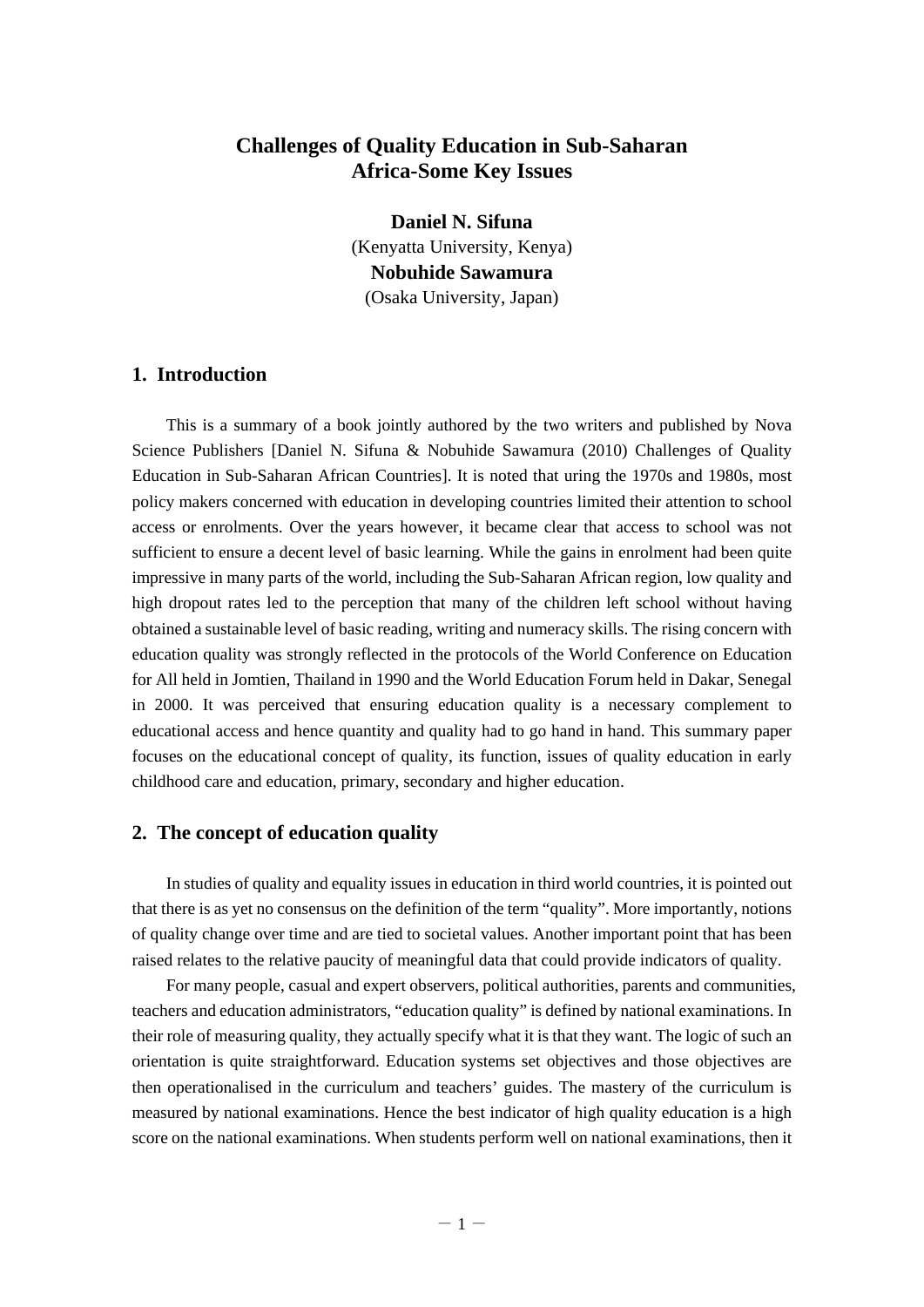is reasonable to conclude that hey have had a high quality education (Samoff, 2007). In this regard, when families see that the poor quality of schooling will not provide their children with the skills or diplomas they are sent to acquire, they stop sending their children to school. However, the focus on examination results especially in developing countries can be detrimental to the quality of teaching and learning as teachers tend to rely on rote teaching and learning to prepare children for the tests (O'Sullivan, 2006).

Many studies continue to show that efforts to engage with quality are fraught with difficulties, not least of which is a consideration of what quality is. Equally problematic are efforts to effectively achieve, improve and measure quality. Consequently, as much as is written about quality, a reading of the literature can be quite confusing as numerous and conflicting definitions of quality are presented, depending on how the term is conceptualized. The normative nature of the concept provides some explanation for this particular situation. As Motola (2001) points out "debates in the international literature faces the difficulty in finding a definition of quality that would apply to all situations." There are for example, educators whose conceptulisation of quality is grounded in a competency approach, where quality is the effectiveness of the degree to which objectives are met or described levels of competence are achieved ( In the references this is (Adams and Sandfort, 199. Which is co(Adams and Standfort, 1992)

There are also some educators who argue that the concept of quality is elusive because its content depends upon how we choose to define our preferred outcomes of schooling. It is however, noted that common to all education systems is the objective of improving the cognitive achievement of pupils. Furthermore, all nations also wish to help create, through education, better citizens, namely; people who can support and help strengthen the values that the particular society holds dear. The former objective is universal in form and content. The latter objective is not, which means that cross-national comparison of the quality of education is only partly possible. Such an endeavour has historically focused upon comparing the performance of school leavers in national or international tests of cognitive achievement. By implication those school systems with leavers who consistently score highly on such tests are taken to be of a higher quality than those having leavers who typically do less well. There are for example factors which are ignored in the selection, such as whether the socioeconomic background of students in different schools is similar or the income levels of the localities chosen are comparable. These and related factors have considerable influence in cognitive outcome differences which are attributed to school-level variables (Colclough, 2005).

In addition, there are educators who define quality within a contextual setting. A contextual definition/conceptualization of quality education can address the problems associated with the normative nature of the concept. In this regard, quality is grounded in the cultural traditions, social relations and economic and political life of the people. Quality education, in this context is unique to each nation and culture. A notable Minister of Higher Education, Training and Employment Creation in Namibia is quoted to have aptly described that the notion of "quality and standards should be measured in relation to the context and environment in which education is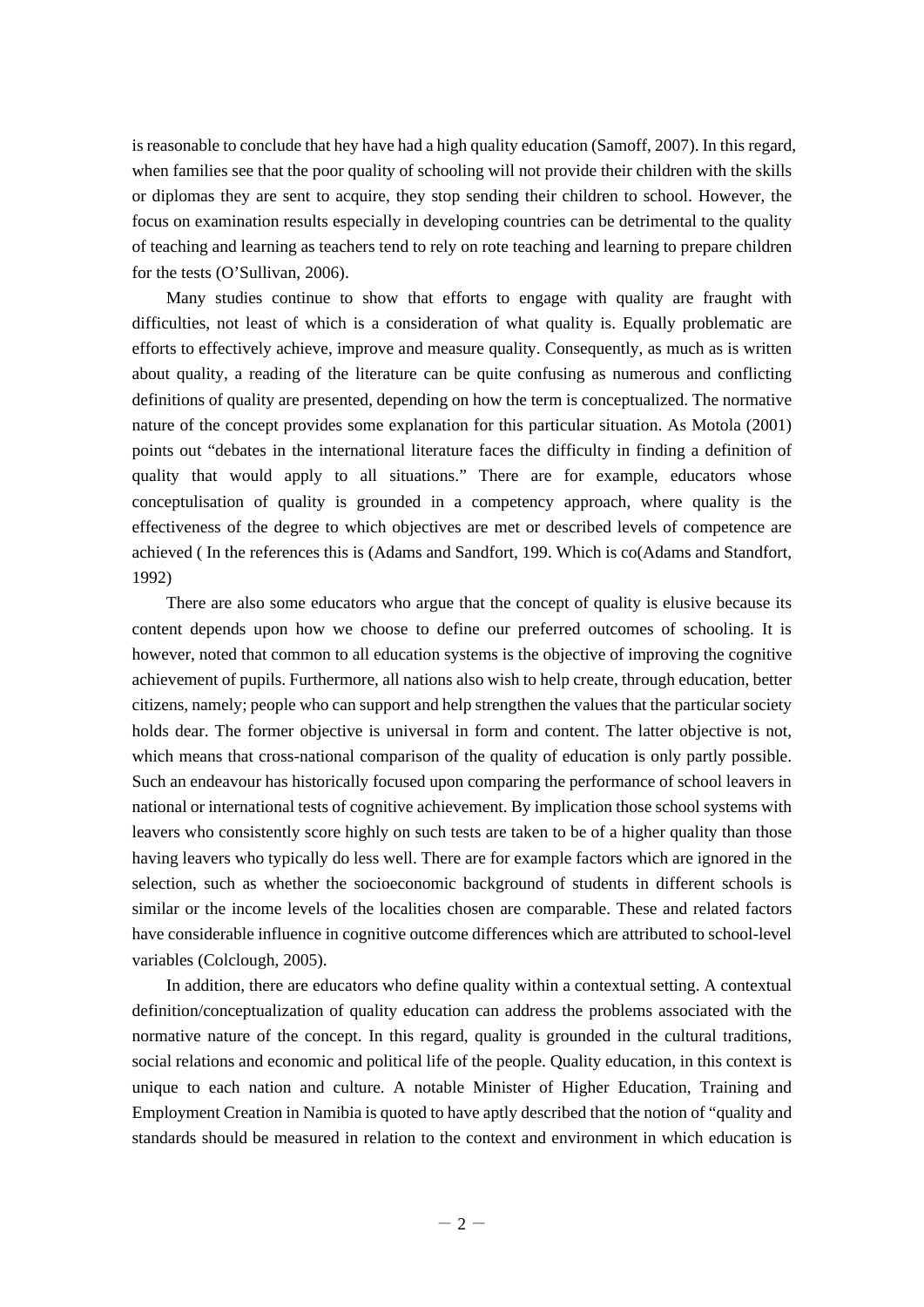located" (O'Sullivan, 2006).

The literature on the definition of education quality is quite massive and hold different and contradictory positions, which is not possible to summarise it here. What seems however, clear is that while it has become increasingly popular in the discourse of education, especially in the less industrialized countries, there is little consensus on what it means and a universal valid way of measuring it (Lowe and Instance, 1989; Smith, 1997). As already discussed, there are scholars who have described the quality of education in terms of the extent to which, and the manner in which aims and functions of education are achieved. Aims are the anticipated effects of learning and functions refer to what schools are expected to accomplish (Vedder, 1994). The notion of quality is therefore relative. It changes over time and differs geographically due to variations of aims, functions and the means to realize them. In this regard, the quality of education is linked to people and how they perceive education (Rissom, 1992).

As a multi-faceted concept, most definitions highlight the different elements of the basic input-process-output model that commonly underpins education research and policy analysis (UNESCO, 2002). Here quality is associated with the view that efficiency in the school system refers to a ratio between inputs and outputs. In this regard, a more efficient system obtains more output for a given set of resource inputs, or achieves comparable levels of output for fewer inputs, other things being equal. The output of education refers to that portion of student growth or development that can be reasonably attributed to specific educational experiences (Lockheed and Hanushek, 1988; Stephens, 1997). Each of these aspects is in turn made up of a number of variable elements.

In the analysis of indicators of educational quality, there are a number of internationally recognised indicators of quality that are highlighted in the substantial body of literature which attempts to determine the appropriate school quality *inputs* required to boost student achievement. For example, Torres (2003) (Not in references) highlighted the World Bank's reliance on nine indicators of quality in primary education. In a review of priority indicators, according to the World Bank, they were in the following order: (1) libraries; (2) instructional time; (3) homework; (4) textbooks; (5) teacher subject knowledge; (6) teacher experience; (7) laboratories; (8) teacher salaries; and (9) class size. It is generally perceived that school improvement focused on *input* and *process* quality measures, especially on the learning end which is likely in principle to have the effect of improving output quality, namely; student achievement since students are able to better master the curricular content that is mandated for each grade (N'tchougan-Sonou, 2001).

The World Bank tends to equate quality with efficiency in attaining school outputs. It utilises school achievement (cognitive achievement of pupils or efficiency of output compared to inputs to measure quality (Psacharopoulos, 1981; Heynemann and Loxley, 1983). Its position on the strong relationship between students' cognitive achievement and the provision of inputs features highly in its sponsored study by Lockheed and Verspoor, *Improving Primary Education in Developing Countries,* in which it is stressed that "the achieving of the correct mix of inputs will bring about the desired outputs" (Lockheed and Verspoor, 1991). It identified five major in-school areas for improving the quality of education. These included: improving curriculum,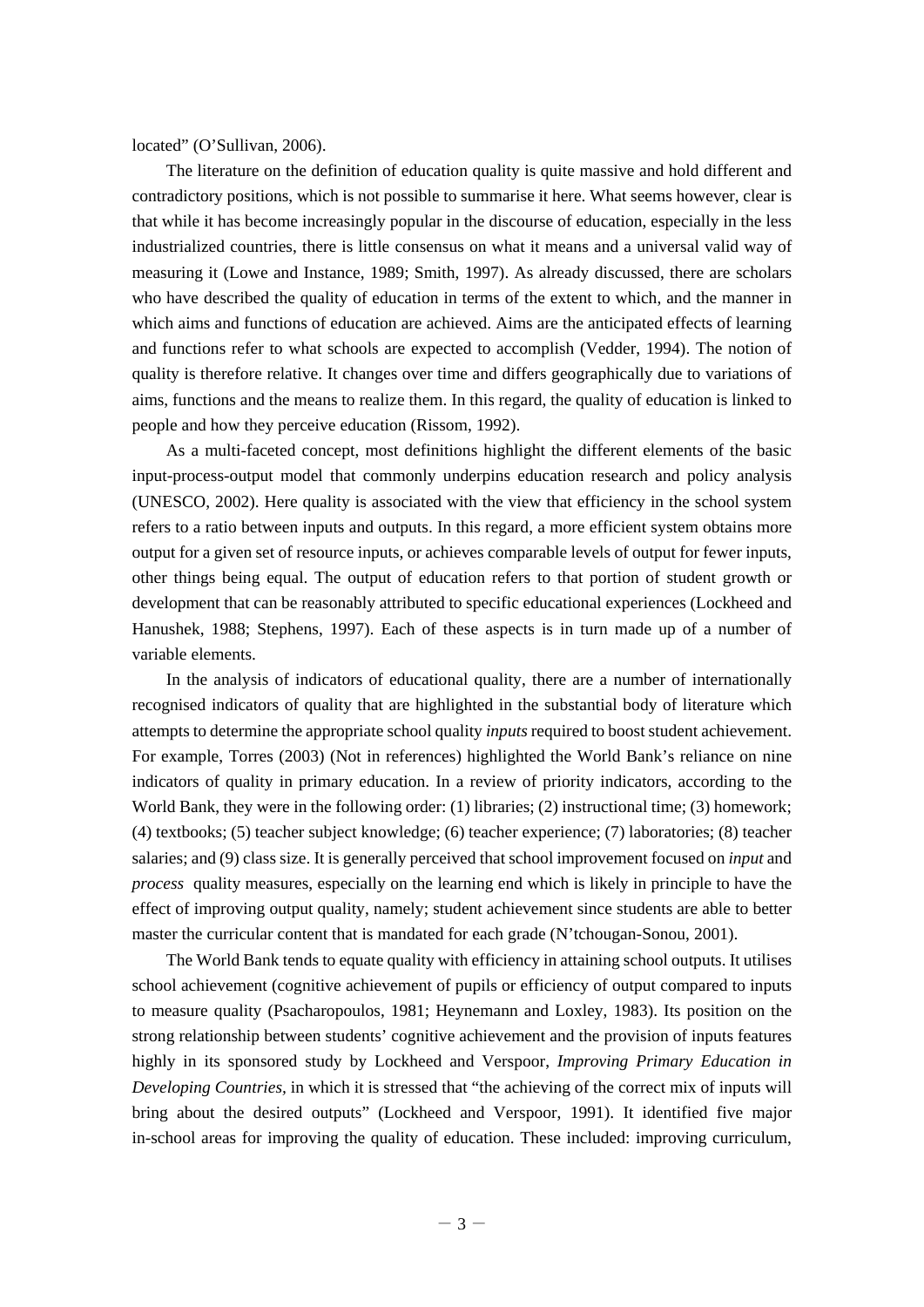increasing learning materials; increasing instructional time; improving teaching; and increasing the capacity of students. In general terms research on inputs has focused on materials such as textbooks, desks, and blackboards as well as teachers and students.

The outputs include proxies of achievement (promotion and completion rates) as well as measures of actual achievement which include the kinds and quantity of facts and skills learned. The *output* characteristics of quality education is therefore the quality of student achievement and it is the amount and degree or perfection of learning according to the various levels of intellectual achievement, from recall to application and creative innovation. A minimum level of quality is a full functional literacy and a good mastery of basic mathematical operations including the capacity to apply them to simple everyday problems (Bergmann, 1996). In the World Bank's study on *Education in Sub-Saharan Africa* (World Bank 1988), it is noted that when an attempt is made to measure output as a direct indicator of quality, the most common approach is to concentrate on the scores of cognitive achievement. It is emphasized that such an approach makes sense to the extent that enhancing cognitive achievement is prominent among educational goals and contributes centrally to a student's ultimate productivity. Citing results of tests carried out by the International Association for the Evaluation of Educational Achievement (IEA), it was concluded that the quality of education in Sub-Saharan Africa is well below world standards. One explanation for this low quality was that expenditure per student, a highly aggregated proxy for educational inputs, was very low by world standards. Per student expenditure in African education was not only low but was declining. The combination of essentially constant budgets since 1980 and rapidly expanding enrolments had made the financing of education's recurrent costs ever more difficult (World Bank 1988).

In the *process factors*, emphasis is placed upon the experience and the complex processes that interact in the daily delivery of education. The extent to which inputs can improve quality is directly related to the extent to which teachers effectively use them to improve the teaching and learning process. The process quality is therefore, the quality of the teacher-pupil interaction in the teaching-learning process. It means the use of teaching approaches suited to the given situation such that pupils' opportunities to learn are optimized. Normally, if classroom conditions permit, it means pupil-centred methods of instruction, a full mastery of the lesson content by the teacher, a calm and 'orderly' learning environment, and availability of the basic materials needed for pupil activities and exercises. It also means error-free and relevant teaching content as well as the absence of fear among pupils. The quality of the teaching and learning process depends on the quality of the curriculum, of its contents, methods and manner of implementation. The quality of curriculum implementation depends in turn on the teaching and learning materials, the working conditions, and the pedagogical skills of the teachers, the total instructional time, and on the importance assigned to quality by the key stakeholders. These factors depend, to a large extent on the control exercised by the school and the parents themselves (Bergmann, 1996).

In terms of *input-process-output* measures of quality, it is generally believed that intervening at the school and classroom levels is crucial in raising the quality of primary education in Sub-Saharan Africa as ultimately educational quality is obtained through pedagogical processes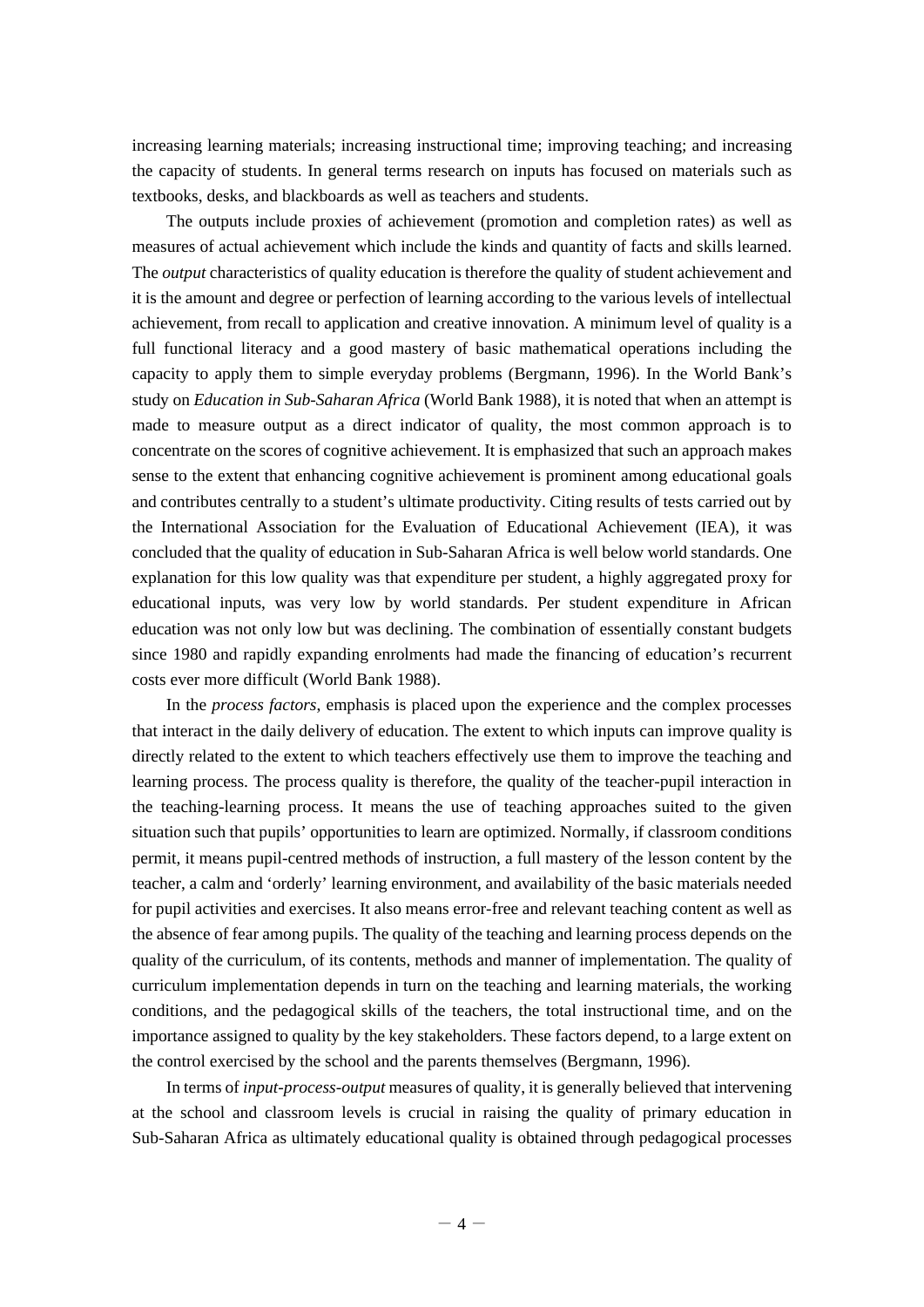in the classroom where knowledge, skills and dispositions are acquired (Anderson, 2002; Verspoor, 2003). Therefore, managing the quality of classroom interaction is seen as the single most important factor in improving the quality of teaching and learning, particularly in contexts where learning resources and teacher training are limited (Anderson, 2002; O'Sullivan, 2004).

In addition, sex differences in school enrolment often emerge during teenage years, suggesting that school quality, particularly those aspects affecting retention, may also have a gender dimension. In which case, it is not only critical to identify what school factors affect enrolment and retention more generally, it is also important to determine which ones matter more for girls and which ones matter more for boys. This is because boys and girls may have different experiences in the same school as a result of differences in curricular opportunities within the school; differences in treatment by individual teachers; and differences in rules, regulations and administrative practices. Furthermore, even if the school environment is the same for both boys and girls, gender differences in school outcomes could occur if particular aspects of that environment have a differential impact on the retention of boys and girls (Lloyd et al. 2000) Not in references.

## **3. The function of good quality education**

Although the concept of quality education is still contentious, it is clear from a lot of research that good quality education facilitates the acquisition of knowledge, skills and attitudes that have intrinsic value and also helps address important human goals. Evidence is now clear-cut on the links between good education and a wide range of economic and social development benefits. Better school outcomes as reflected in student scores are related to higher income in later life. Empirical work has also demonstrated that high quality schooling improves national economic potential. There are also strong and significant social benefits. It is now believed that the acquisition of literacy and numeracy, especially by women, has an impact upon fertility. More recently, it has become clear that cognitive skills required to make choices about HIV and AIDS risk and behaviour are strongly related to levels of education.

Part of the returns to school quality come through continuation in school. Consequently, students who do better in school, as evidenced by either examination grades or scores on standardized achievement tests tend to go further in school or university. In this regard, higher student achievement keeps students in school longer, which leads, among other things, to higher completion rates at all levels of schooling.

Using simple measures of basic cognitive skills, studies show that skills are separately important in determining earnings, apart from the effect of schooling attained. Although there is still data paucity, which suggests the need for caution in interpreting the results due to other extraneous factors, there is some strong evidence associated with an increase in test scores suggesting a substantial return to higher levels of cognitive skills and the probability of higher levels of school quality (Glewwe, 2002). Not in references

Quality education is perceived to have a strong impact on a country's development goals. It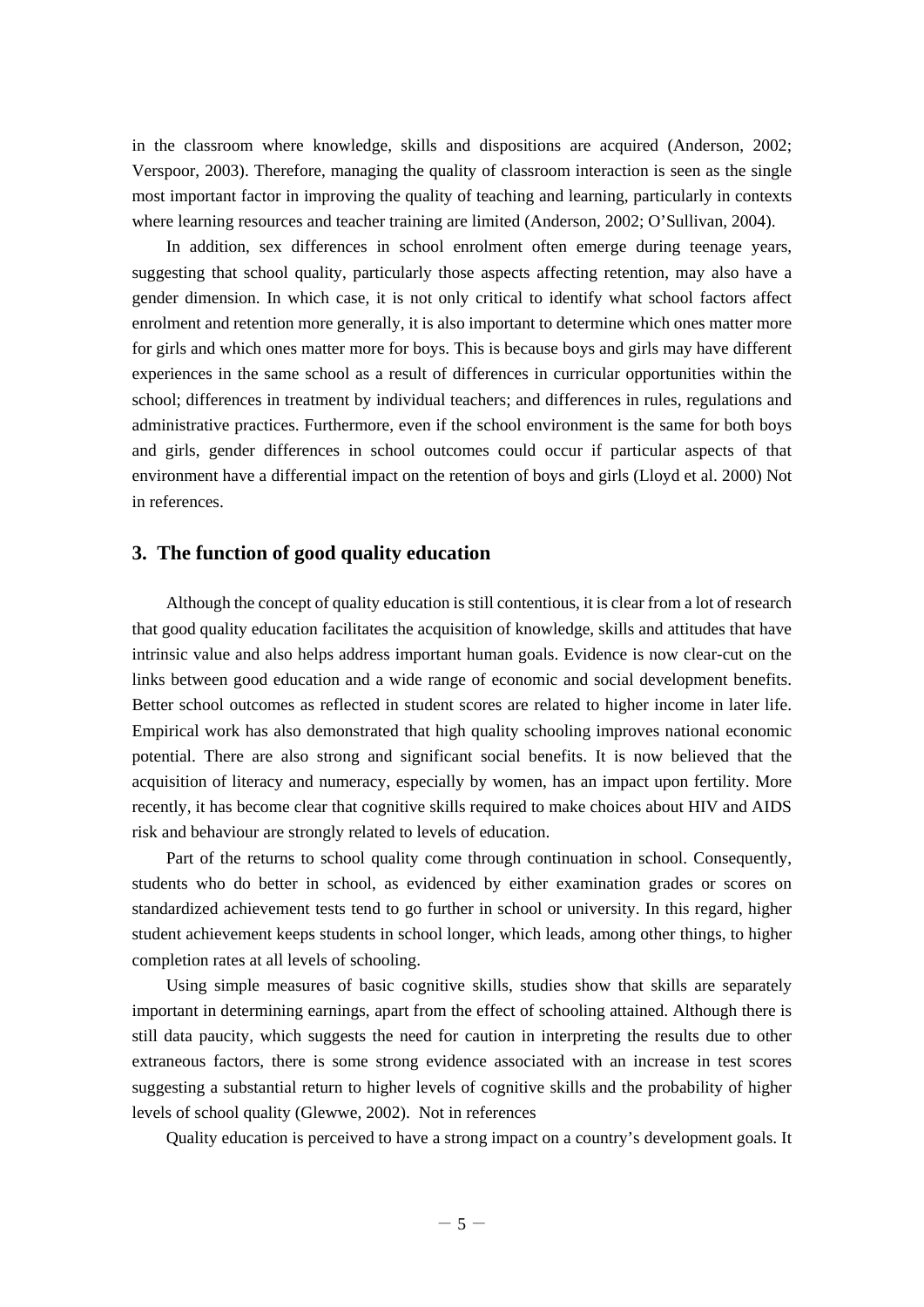is generally believed that formal schooling is one of the key contributors to individual skills as well as human capital. Although there are other factors which play a similar role, schools have a special place, not only because education and skill creation are among their prime explicit objectives, but also because they are the factors most directly affected by public policies. It is also well established that the distribution of personal incomes in society is strongly related to the amount of education people have had. In general terms, more schooling means higher lifetime incomes. These outcomes emerge over a long term. It is not people's income while at school that is affected, nor their income in their first job, but their income over the course of their working life (UNESCO, 2004).

Quality education is also perceived to have an impact on a country's economic growth. The relationship between measured labour force quality and economic growth is said to exert an even stronger influence than the impact of human capital and school quality on individual productivity and incomes. Economic growth determines how much improvement can occur in the overall standard of living of a society. More specifically, a more educated society may translate into higher rates of innovation, higher overall productivity through firms' ability to introduce new and better production methods, and faster introduction of new technologies. The following section focuses on challenges of quality in selected levels of education which include: early childhood care and education, primary, secondary and higher education.

#### **4. Early childhood care and education**

Despite efforts to promote ECCE in Sub-Saharan countries, access continues to be a significant challenge. Enrolment rates in pre-schools in the region are often below 10 percent, mainly due to limited facilities being available and the effect of poverty. While there seems to be common agreement on the need to increase access to pre-schools, this is not without tensions and dilemmas, including who should provide pre-schooling and how it can be financed.

Although in many countries in the Sub-Saharan region, pre-school education is not part of the formal education system, governments do appreciate the value of pre-school education and the sector is contained in official policy documents. An examination of official policy documents from many countries reveals that goals and objectives are clearly stated and are generally similar. They define goals and objectives of ECCE centers as offering non-formal education that aims at not only providing an all around development of children, but also to prepare them for formal education.

 There is a compelling case for more and better ECCE programmes as they help to reduce existing and future disadvantages faced by many children, through addressing their nutritional, health and educational needs. ECCE participation reduces the prevalence of malnutrition and stunting, improves cognitive development and contributes to increased school participation, completion and achievement. ECCE becomes the guarantor of children's rights and can open the way to all the EFA goals.

While ECCE programmes in many countries have made considerable progress as a result of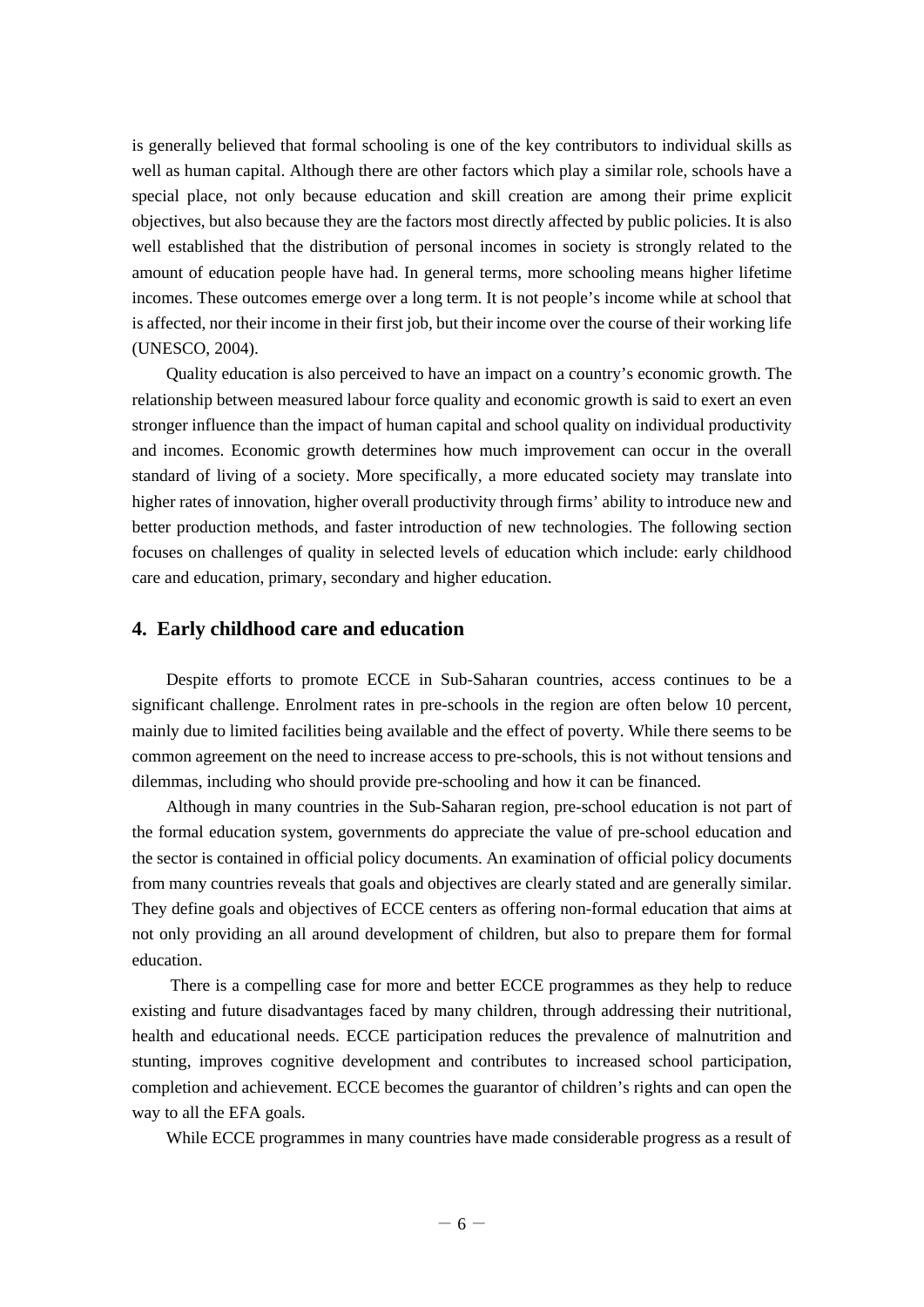the policy strategies and guidelines, the quality of many programmes is still unsatisfactory, especially with community-based ECCE centers. Among the key contributory factors to this situation is that the policy which makes parents and local communities responsible for the development and recurrent costs of ECCE centers, has led to the establishment of many unregistered institutions with very poor facilities. Many of them operate at sub-standard levels, especially with regard to physical facilities, teaching and learning materials as well as teachers.

A number of measures therefore need to be put in place to improve the quality of Early Childhood Care and Education (ECCE). Many countries should establish national frameworks for the financing, coordination and supervision of ECCE programmes for very young children. There is an urgent need to control the mushrooming of unregistered ECCE centers to ensure that the stated objectives and goals are pursued and minimum standards are maintained. There is also the need for the governments to subsidize salaries of community managed ECCE centers. Teachers also need to be trained in various aspects of simple child care, health monitoring, nutrition and cognitive stimulation as well as payment of their salaries by the states, especially those in public pre-schools. The syllabus for such training needs to be basic, with an emphasis on practical competence rather than theory. Above all, it is important to provide school feeding programmes for ECCE centers.

## **5. Primary education**

Considering the importance of primary education in national development, it would be expected that many countries would have launched programmes to increase access leading to achieving universal primary education. This has however, not been the case with many of the African countries. They reflect enormous differences in enrolments and participation, with some countries having achieved close to universal provision, while others continue to lag behind. Among the key underlying factors affecting primary school enrolment rates are economic ones. Research indicates that poverty is one of the most important economic factors accounting for the low participation. Many households, especially in the rural areas are too poor to afford direct and opportunity costs for their children to enroll in school. As economists tend to demonstrate, economic development normally boosts educational growth. In this regard, countries which have more resources to allocate to education, both as an investment and as a consumption good, achieve a higher participation in education as shown by evidence from more industrialized countries.

In response to the globalised framework of Jomtien and Dakar as well as the Millennium Development Goals (MDGs) for achieving universal primary education (UPE) by 2015, many Sub-Saharan African governments have abolished school fees in public primary schools under the banner of the free primary education policy. In addition, increased access to good quality education is seen as an important means of achieving many of the other development goals. Following the introduction of free primary education, many countries have experienced robust increases in primary education enrolments. Despite such enrolment increases, especially over the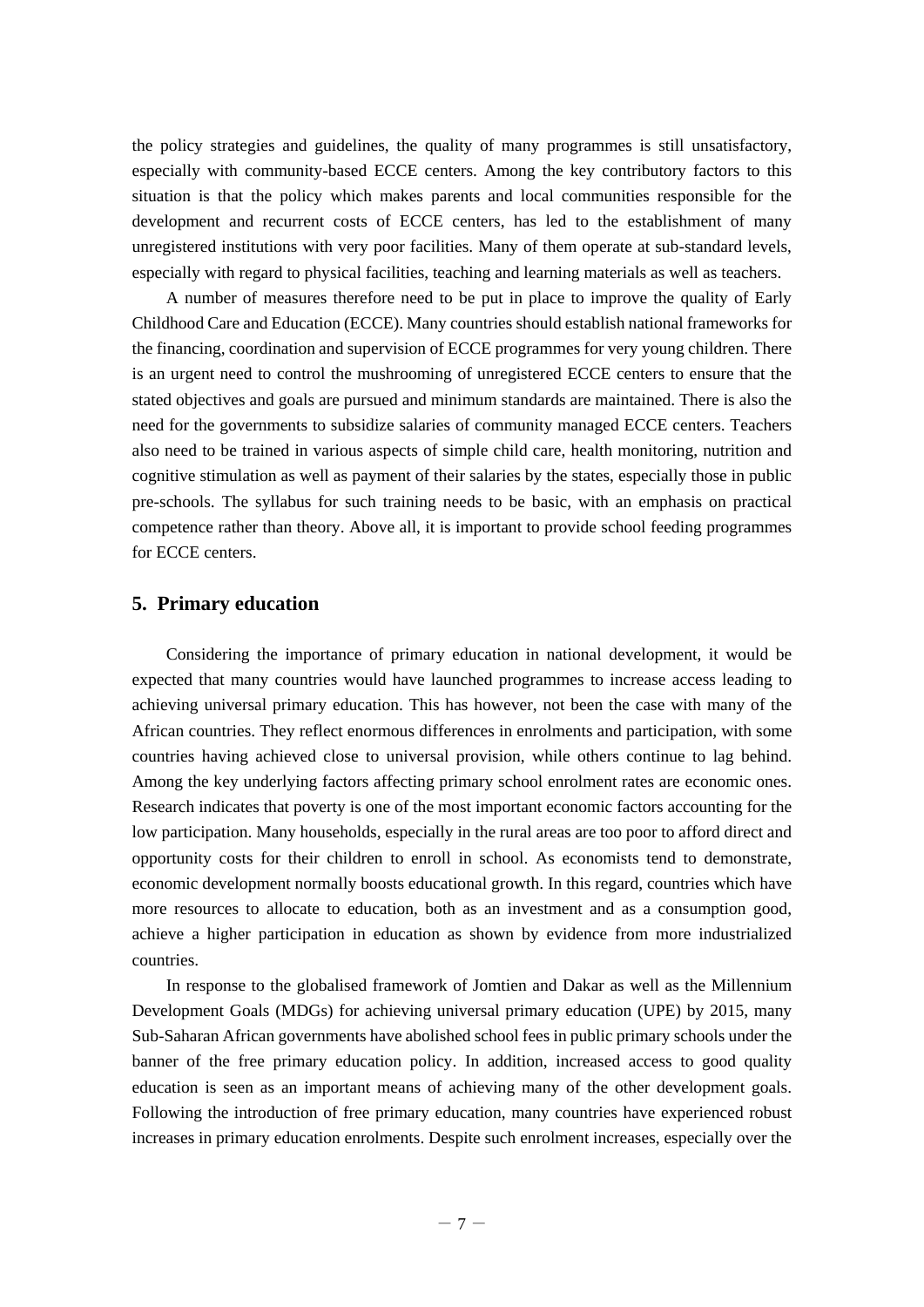last decade, many countries have fallen short of achieving the goal of universal primary schooling for all in both quantitative and qualitative goals.

Although UPE policies have contributed significantly to access and equity in primary education, the push for UPE in many countries has come to be identified with increasing deterioration of the quality of primary education right from the provision of physical facilities, teaching and learning materials, deployment of teachers and performance to the transition from primary to secondary education. There seems to be strong evidence of internal inefficiency, due to enrolment of over-age children, high rates of repetition and dropout rates, and use of unsound pedagogical approaches.

Among the measures to improve the quality of primary education, there is strong evidence that increasing the provision of instructional materials, especially textbooks is among the most effective ways of raising the quality of primary education. The scarcity of learning materials in the classroom is the most serious impediment to educational effectiveness in most African countries. The availability of all instructional materials has declined in recent years as increased fiscal stringency has led to severe cuts in non-salary expenditures.

Teachers' use of time and other classroom resources is known to be a principal determinant of pupil achievement. To the primary school teacher falls the important task of turning into reality government strategies for improving quality. However, for that to happen, the teacher needs to be motivated and dedicated. The lifting of teachers' morale through monetary incentives is a major challenge due to poor economies, but some measures need to be taken to regenerate their professional pride and enthusiasm through improving working conditions as well as increasing supervisory support and services. There is also the need for most countries to address the policy of the medium of instruction, with an emphasis on the use of vernacular languages in lower classes of the primary school.

#### **6. Secondary education**

In terms of access secondary school systems exclude most of the population of secondary age children in Sub-Saharan Africa. In 2005, the region was estimated to have a total population of about 600 million. Of this population about 86 million were of general secondary school age. The gross enrolment rates (GERs) at secondary school averaged 25 percent. On this crude basis, about 64 million, thus 75 percent of secondary age pupils are not enrolled in the region. The proportion of those excluded is likely to be higher than this, since some places are filled by repeaters. In this regard, it is probable that the numbers of those who failed to enroll were in the amount of 70 and 75 million, or over 80 percent of the total number of secondary school age children.

With regard to quality, most governments in the Sub-Saharan African region recognize that facilities and teaching-learning materials, particularly in science and practical subjects do lead to achieving the stated secondary school objectives. However, in many countries, there are large backlogs of workshops, science laboratories and home science rooms. While in some countries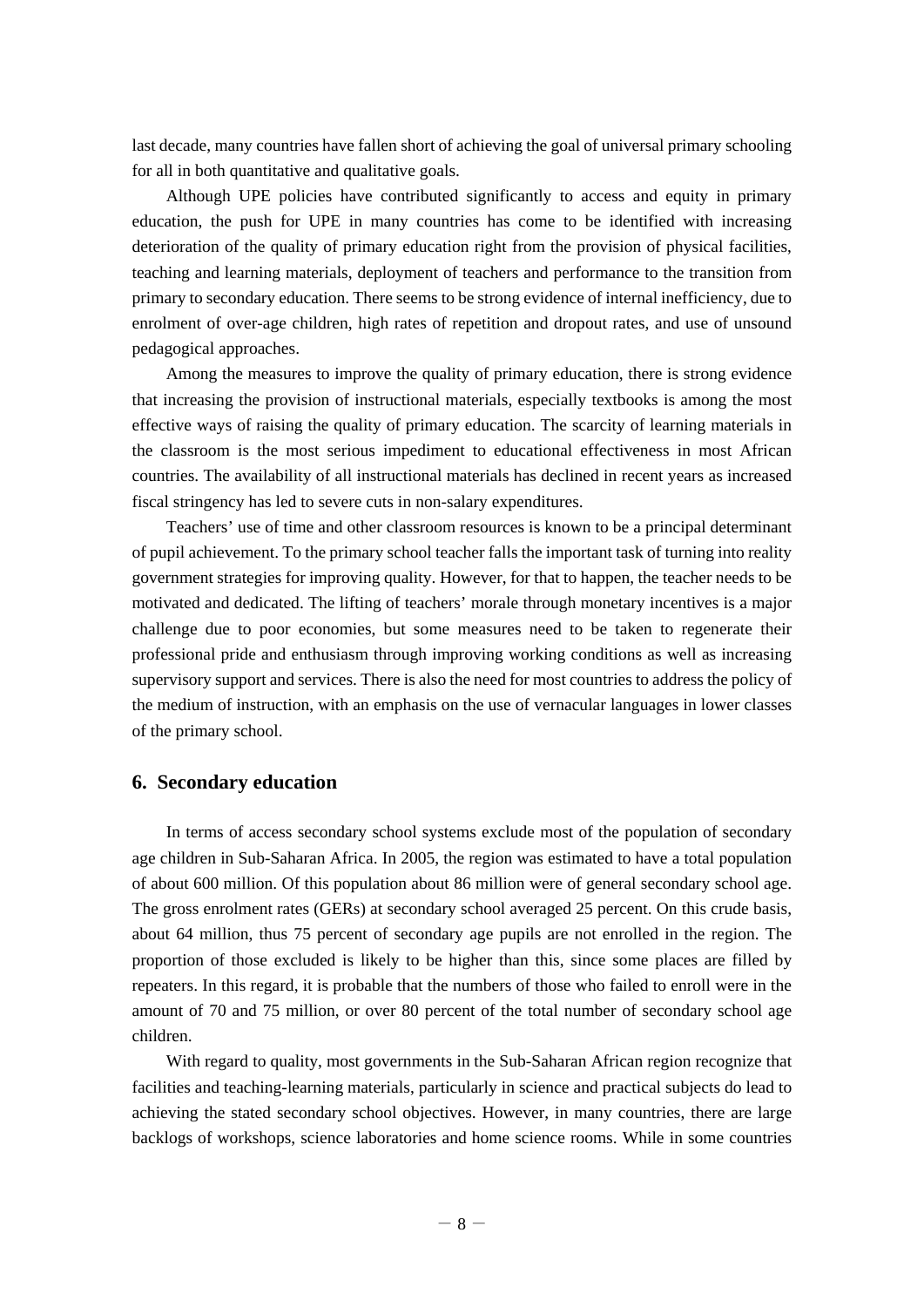the provision of these facilities has improved through donor assistance, due to cost-sharing policies, the construction and equipping of facilities is currently the responsibility of parents and communities. Considering the continued downward trend in the economies and rising costs of education which parents are required to meet, the provision of facilities and teaching-learning materials has seriously deteriorated.

The main teaching strategy that characterizes secondary school teaching is the large amount of teachers' talk, which involves mainly the teacher presenting information or lecturing to the students, inter-sparsed with questions, generally asked to the whole class, with predetermined answers. A minimal amount of time is spent by teachers talking to students on an individual basis and throughout most of the lessons, the students play a passive role. A considerable amount of teaching-learning time is also spent with pupils silently working on teacher assigned tasks.

By use of the national examinations to assess the efficiency of the secondary schools, it is clear that in most countries, many students score very poorly mainly because of deficiencies in the use of foreign languages, lack of teaching and learning resources and the use of rote memorization in many subjects of the curriculum.

To improve quality, funds for the improvement of physical facilities, acquisition of laboratory/workshop equipment, textbooks and other supplementary teaching resources, especially in science and vocational subjects need to be provided. In particular, there is an urgent need for locally developed textbooks appropriate for secondary school examinations, instead of reliance on imported science textbooks which are widely used in schools.

#### **7. University education**

Higher education, especially at the university level is of paramount importance for Africa's future. Africa requires both highly trained people and top-quality research in order to be able to formulate the policies, plan the programmes and implement the projects that are essential to economic growth and development. Preparing individuals for positions of responsibility in government, business, and in professions is a central role of the continent's universities and supporting these individuals in their work with research, advice and consultancy is another equally important role.

Although there was rapid expansion of university education in many countries of the Sub-Saharan African region, which increased access, demand for places still outstrips supply. In spite of the expansion, only a small proportion of the eligible age group has access, based on the assumption that the great majority of university students are aged between 19 and 24 years. In many countries no more than 2 percent of the eligible age group attends public university education. With the addition of students in private and foreign universities, most countries would average 3 percent of eligible students.

Like other levels of the education systems, there are major regional imbalances in access to university education. Communities which made early and stable contacts with colonial institutions enjoy better access to university education than those who did not. This is particularly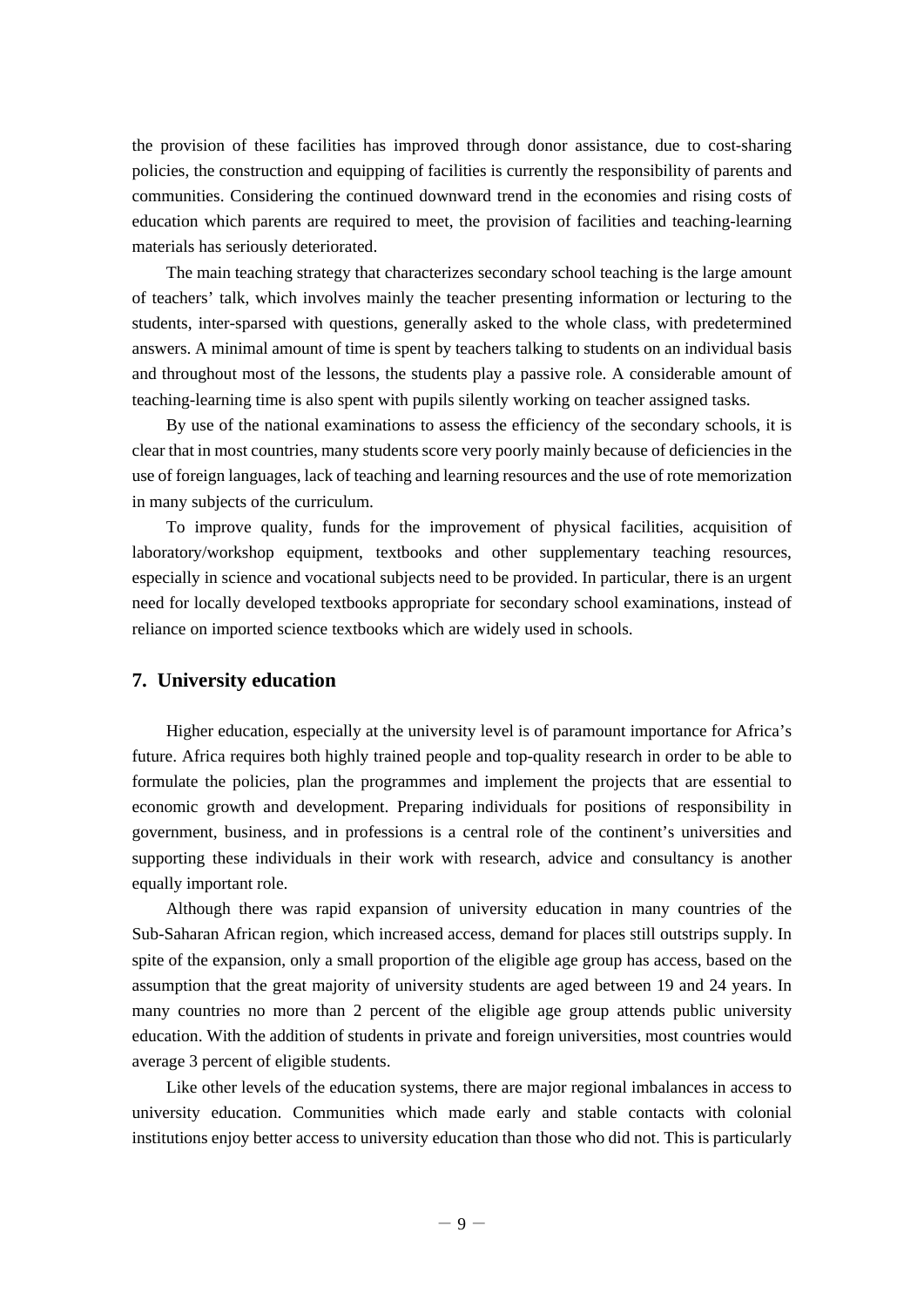the case with students from the arid and semi-arid lands (ASAL), which are inhabited by the pastoralist groups. Admission procedures by individual universities or centralized bodies tend to reproduce existing regional and gender disparities in access to university education as they are not quite sensitive to specific educational environments and their effects on examination performance.

In most countries, the proportion of female student enrolment declines as they move up the educational ladder. University education in particular is characterized by large gender disparities to the detriment of females. Gender disparities at the university are seen in relation to what happens in the earlier levels of the education system, especially at the secondary school. Due to a variety of demand and supply factors, including socio-economic and cultural influences and less favourable settings in girls' secondary schools, female participation in terms of access, persistence and achievement is lower than that of males. These disadvantages translate to inequitable selection and participation at the university level.

The quality of university education, like other levels of education can be measured through an analysis of: (a) inputs such as teaching and non-teaching staff, curricula, facilities and technologies for teaching and learning arrangements for students' catering and institutional management; and (b) outputs such as tests and examinations. Physical planning in the public universities in many countries does not commensurate with their rate of growth and expansion as more students are enrolled, the managers of universities continue to accommodate them in the existing facilities. This has often led to an over-stretching of such facilities. As a consequence, there is congestion in lecture theatres, workshops, laboratories, libraries and boarding facilities. The situation is most deplorable in the sciences and technologies. The required inputs which include adequate laboratory space and workshops as well as spare parts for equipment maintenance and repair, routine replacement and upgrading of equipment, reagents and other consumable supplies are seriously lacking in most universities in the region.

Libraries are among the worst hit facilities in public universities in most countries. Despite increased enrolments, universities do not invest much in the acquisition of books. Libraries hold less capacity of the required books most of which are too old. Some libraries which were designed to accommodate 600 students now serve as many as 10,000 students. Apart from inadequate space, most libraries cannot afford to contribute to current journals and other scholarly publications from outside Africa have greatly declined. There is also a scarcity of reference materials.

The massive expansion of enrolments without a corresponding increase in the number of teaching staff has meant that the staff to student ratio has risen. Normally each university has its own staff development scheme. However, there are many indications that due to financial constraints, post-graduate study, which is the basis of staff development does not meet the demands in the university faculties. To recruit academic staff for the public universities, the tendency has been towards relaxing the recruitment and promotion criteria. In many universities, a Ph.D degree is no longer a requirement for tenure and publications are less important criteria for judging who should be promoted. Consequently, many of the academic staff who in the past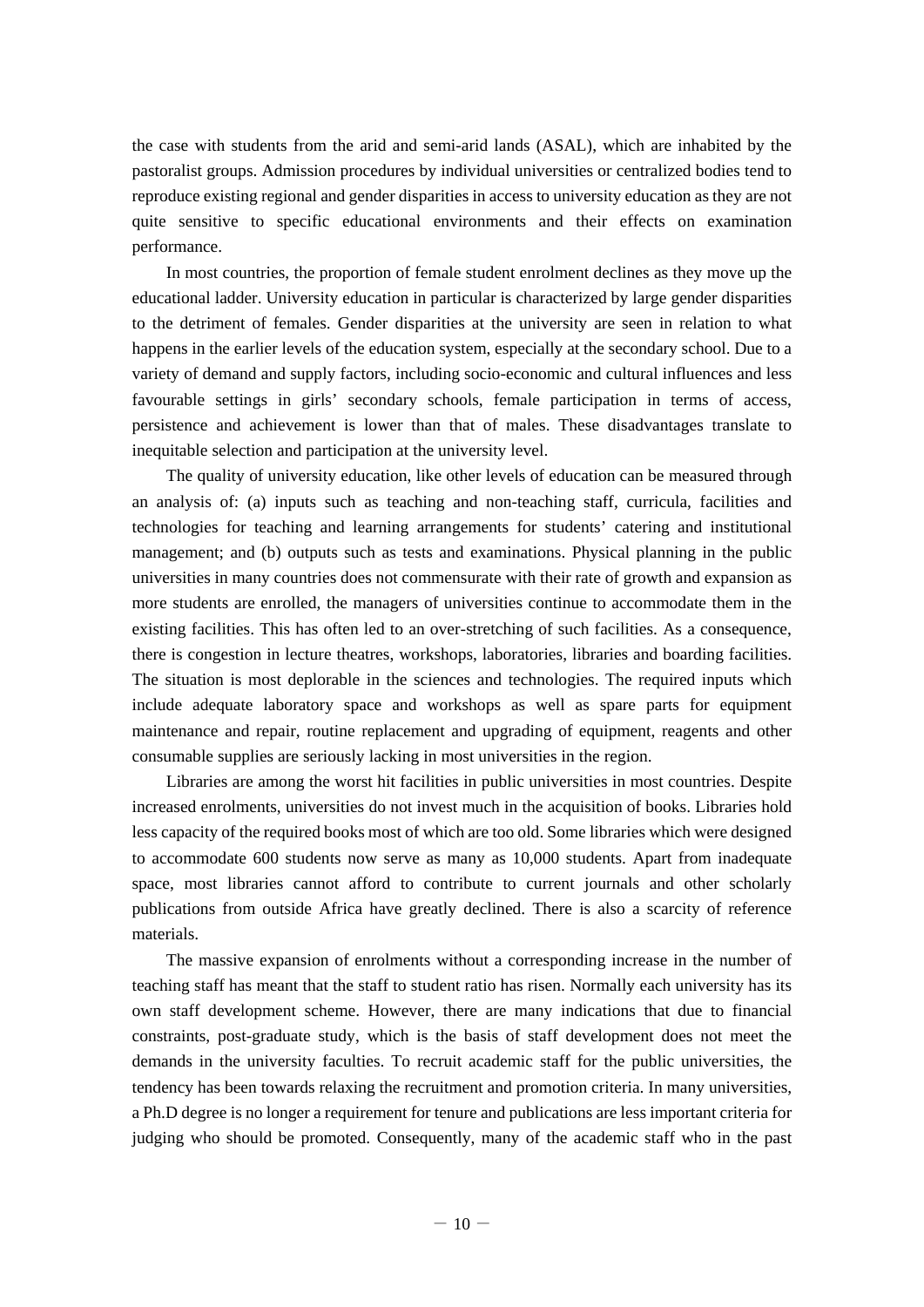would not have qualified for university teaching are now doing so. Moreover, due to very low salaries, it is no longer possible to attract competent staff from abroad to teach in the public universities.

From the poor situation of the teaching and learning environment and the quality and morale of the academic staff, not much is expected in the quality of instruction. Many lecturers in public universities use old material (yellow notes), which means that the courses they teach are also out of date. Coupled with the flight of the best lecturers from the public universities, the situation has affected the quality of instruction in the public universities. With lack of reading materials, students prefer the familiar expository method of teaching as they perceive university education to consist primarily of the reproduction of assimilated lecture materials for purposes of passing examinations.

Measures to increase the quality of higher education through teaching and research remains the principal objective and not to abolish universities as at one time proposed by some leading researchers at the World Bank. Long-term development goals cannot be met without it. It is however, appreciated that improvements in quality are unavoidably expensive. The improvement of quality can be achieved through a variety of measures. Urgent attention should be paid to the establishment and gradual implementation of standards of provision for the full range of inputs to teaching and research. The provision of libraries with the necessary books and periodicals should be the highest priority, closely followed by supplying laboratories and workshops with consumables and materials needed for equipment maintenance and repair. The revival of long-term efforts to upgrade the academic qualifications of staff is also quite essential through postgraduate training in masters and doctoral programmes.

**References** All page numbers are missing in the references. (The publisher of the book did not require them and therefore they were not provided).

- Adams, G. and Sandfort, J. (1992). State Investments in Childcare and Early Childhood Education, *Young Children,* Vol. 47 No. 6.
- Anderson, S. (Ed.) (2002). *School Improvement through Teacher Development: Case Studies of the Aga Khan Foundation Projects in East Africa,* The Netherlands: Swets & Zetlinger, Lisse,.
- Bergmann, H. (1996). Quality of Education and the Demand for Education: Evidence from Developing Countries, *International Review of Education,* Vol. 42 No. 6.
- Bloom, B. (1965). *Stability and Change in Human Characteristics,* New York: Wiley and Sons. Not cited in text (Delete this reference).
- Colclough, C. (2005). School Quality and Vocational Skills in Africa. In M. Beveridge et al. *Reintegrating Education Skills and Work in Africa,* Edinburgh: Centre of African Studies, University of Edinburgh.
- Glewwe, P. (2002). Schools and Skills in Developing Countries: Education Policies and Socioeconomic Outcomes, *Journal of Economic Literature,* Vol. 40 No. 2.
- Heynemann, S. and Loxley, W. (1983). Effect of Primary School Quality on Academic